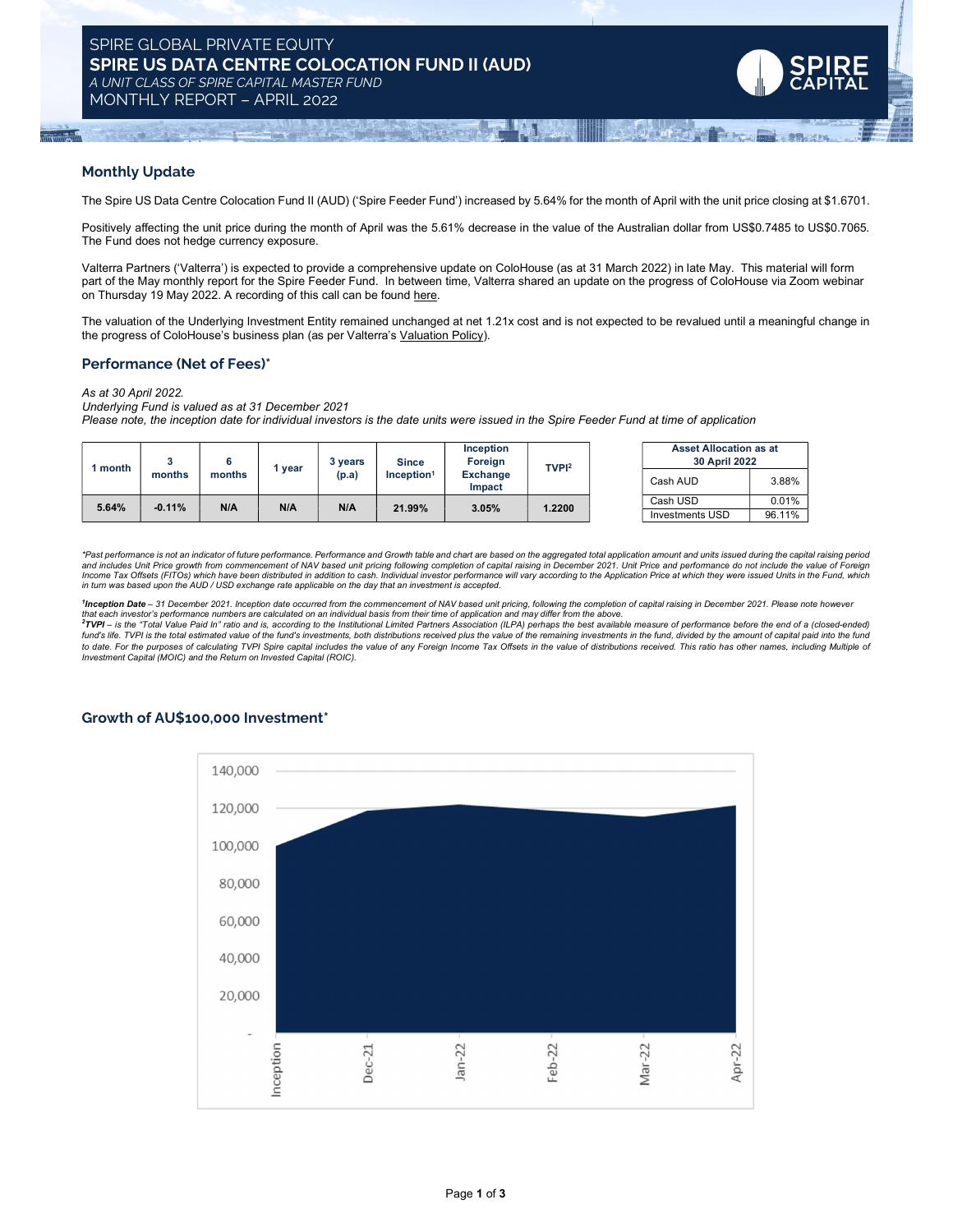# SPIRE GLOBAL PRIVATE EQUITY SPIRE US DATA CENTRE COLOCATION FUND II (AUD) A UNIT CLASS OF SPIRE CAPITAL MASTER FUND

MONTHLY REPORT – APRIL 2022



**LOT WETHER** 

## Fund Details

| Total Applications (AUDm): (Spire Feeder Fund I + II)                                | \$98.70m                                                                          |
|--------------------------------------------------------------------------------------|-----------------------------------------------------------------------------------|
| Total Commitments to Underlying Investment Entity (US\$): (Spire Feeder Fund I + II) | US\$67.71m                                                                        |
| <b>Fund Size - Current NAV in AUDm</b>                                               | \$66.38m                                                                          |
| Unit Price (AUD):                                                                    | \$1.6701                                                                          |
| <b>APIR Code:</b>                                                                    | <b>SPI5102AU</b>                                                                  |
| <b>Commencement:</b>                                                                 | 6 August 2021                                                                     |
| <b>Distributions:</b>                                                                | Annually                                                                          |
| <b>Application Status:</b>                                                           | <b>CLOSED</b>                                                                     |
| Liquidity:                                                                           | Nil - Closed ended Fund                                                           |
| <b>Fund Manager:</b>                                                                 | Spire Capital Pty Limited                                                         |
| <b>Investment Manager:</b>                                                           | Valterra Partners, LLC                                                            |
| <b>Underlying Investment Entity:</b>                                                 | Valterra Data Holdings, LLC - Class D                                             |
| Trustee:                                                                             | Spire Capital Pty Limited                                                         |
| <b>Base Management Fee:</b>                                                          | 0.50% p.a. x NAV                                                                  |
| <b>Underlying Management Fees:</b>                                                   | 2% of Committed Capital                                                           |
| <b>Underlying Performance Fee:</b>                                                   | 20% of realised profits after an 8% annual return is<br>paid to Limited Partners. |

#### Fund Overview

The Spire US Data Centre Colocation Fund II (AUD) ('Spire Feeder Fund') is a unit class of Spire Capital Master Fund and feeder vehicle for Australian investors to access the preferred equity position of COLO Holdings, doing business as ColoHouse.

ColoHouse is a leading provider of institutional quality data centre colocation services across the US. The Spire Feeder Fund is invested in ColoHouse via Valterra Data Holdings, LLC ('Underlying Investment Entity') created and controlled by Valterra Partners LLC ('Valterra'), a specialist lower mid-market private equity firm based in New York. The Spire Feeder Fund was established in August 2021 and is an AUD denominated Australian unlisted unit trust that is fully paid-in, whereby 100% of capital commitments were called upfront. The Inception Price of the of the Spire Feeder Fund (for performance reporting purposes) is \$1.3690 per unit, which corresponds to the weighted average unit price paid by investors throughout the Capital Raising period. Please note, the inception date for individual investors is the date units were issued in the Spire Feeder Fund at time of application.